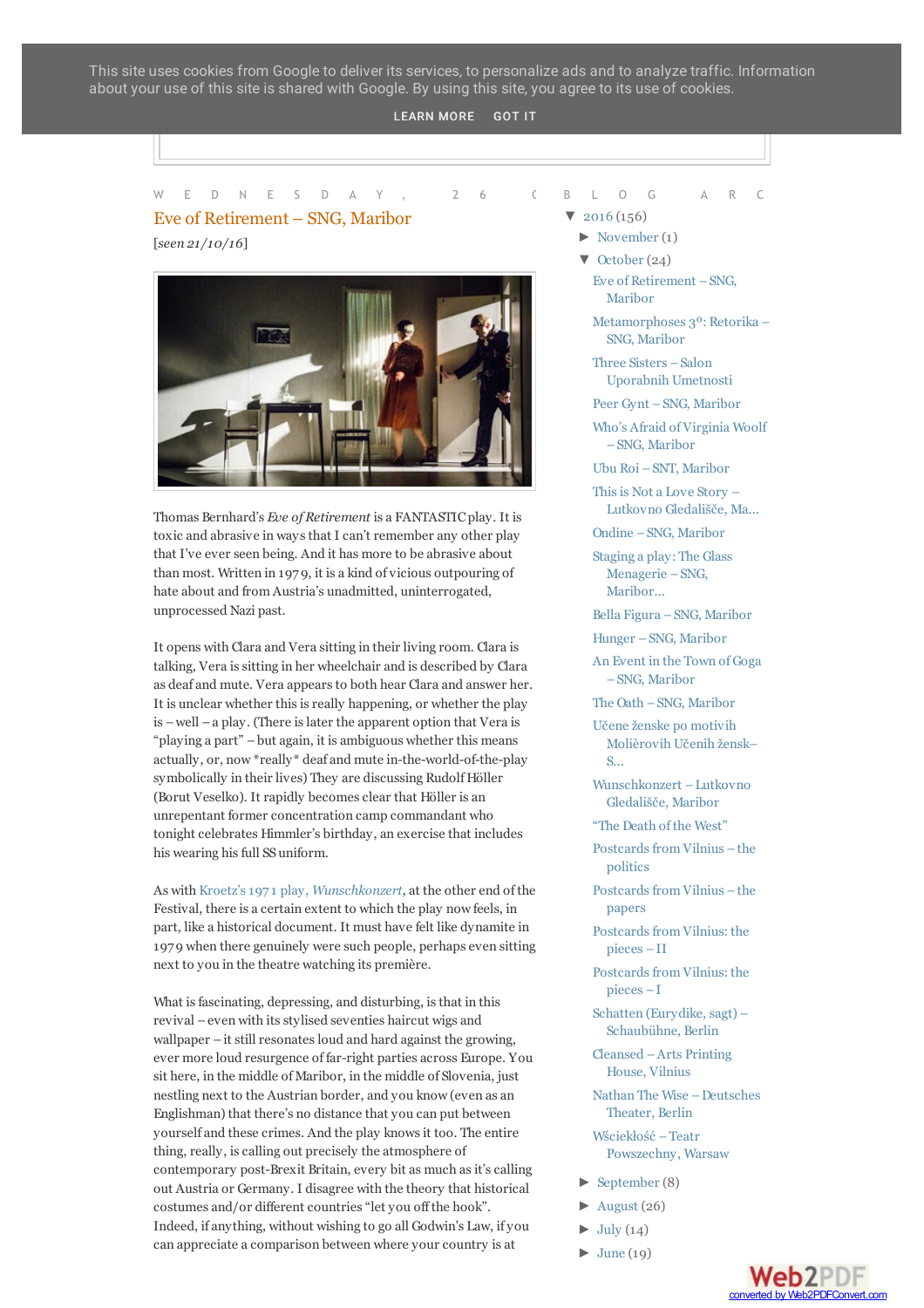now and ex-Nazis in Austria, then it's the exact reverse of feeling "let off the hook". This is the most urgent and contemporary play I've seen all year.

It also helps that Mateja Koležnikz's production is a kind of perfection. On one hand, a sort of Robert-Wilson-esque barrage of tics and stylised twitching, and at the same time, a clarity and directness ofreal violence. [Now, I'm told that all her other productionslook and behave the same, but a) I've never seen one before, b) I don't mind a director having a style, so at the moment, she gets full credit for what seems to me to be one of the most astonishingly well-realised piecesin Slovenia.] Mojca Kocbek Vimos's design –a sawn-offroom-corner somehow looming off the small (Royal Court-like) SNGstage is also brilliant, complimented perfectly with both Alan Hranitelj's costumes and Bojan Hudernik's lighting (mostly a single massive floodlight pointed straight at the room from the right hand side of the stalls – brilliant).

The play doesn't provide a moving or cathartic resolution. It more dumps a heap ofshit into your lap and makes you think about it. It is a play that would fit beautifully  $-I$  think  $-$  into the new regime Gate Theatre (and, Christ, this production would fit beautifully into HOME, nudge, nudge), but, yes. Possibly I've ground some of the edges and nuances off the piece in my enthusiasm, but this is the first Bernhard piece I've really \*got\*, and I now I want everyone to see it.



Prešeren Theatre, Kranj Première: 26. 9. 2015, Prešeren Theatre Kranj Running time 1 hour 45 minutes. No interval.

#### Original title *Vor dem Ruhestand*

Translator Lučka Jenčič Director Mateja Koležnik Dramaturgs Amelia Kraigher, Nika Leskovšek Set designer Mojca Kocbek Vimos Costume designer Alan Hranitelj Choreographer Magdalena Reiter Author of video Andrej Intihar Language consultant Barbara Rogelj Make-up designer Matej Pajntar Lighting designer Bojan Hudernik

Cast Rudolf Höller –Borut Veselko Clara –Darja Reichman Vera –Vesna Jevnikar

- [May](http://postcardsgods.blogspot.si/2016_05_01_archive.html)  $(20)$
- $\blacktriangleright$  [April](http://postcardsgods.blogspot.si/2016_04_01_archive.html) (6)
- $\blacktriangleright$  [March](http://postcardsgods.blogspot.si/2016_03_01_archive.html) (15)
- $\blacktriangleright$  [February](http://postcardsgods.blogspot.si/2016_02_01_archive.html) (18)
- $\blacktriangleright$  [January](http://postcardsgods.blogspot.si/2016_01_01_archive.html) (5)
- $2015(193)$  $2015(193)$
- $\blacktriangleright$  [2014](http://postcardsgods.blogspot.si/search?updated-min=2014-01-01T00:00:00%2B01:00&updated-max=2015-01-01T00:00:00%2B01:00&max-results=50) (154)
- $\blacktriangleright$  [2013](http://postcardsgods.blogspot.si/search?updated-min=2013-01-01T00:00:00%2B01:00&updated-max=2014-01-01T00:00:00%2B01:00&max-results=50) (113)
- $\blacktriangleright$  [2012](http://postcardsgods.blogspot.si/search?updated-min=2012-01-01T00:00:00%2B01:00&updated-max=2013-01-01T00:00:00%2B01:00&max-results=50) (95)
- $\blacktriangleright$  [2011](http://postcardsgods.blogspot.si/search?updated-min=2011-01-01T00:00:00%2B01:00&updated-max=2012-01-01T00:00:00%2B01:00&max-results=48) (48)
- $\blacktriangleright$  [2010](http://postcardsgods.blogspot.si/search?updated-min=2010-01-01T00:00:00%2B01:00&updated-max=2011-01-01T00:00:00%2B01:00&max-results=50) (51)
- $\blacktriangleright$  [2009](http://postcardsgods.blogspot.si/search?updated-min=2009-01-01T00:00:00%2B01:00&updated-max=2010-01-01T00:00:00%2B01:00&max-results=50) $(70)$
- $\blacktriangleright$  [2008](http://postcardsgods.blogspot.si/search?updated-min=2008-01-01T00:00:00%2B01:00&updated-max=2009-01-01T00:00:00%2B01:00&max-results=50) (94)
- $\blacktriangleright$  [2007](http://postcardsgods.blogspot.si/search?updated-min=2007-01-01T00:00:00%2B01:00&updated-max=2008-01-01T00:00:00%2B01:00&max-results=50) (88)

#### P O P U L A R



hree Sisters – Salon [Uporabnih](http://postcardsgods.blogspot.si/2016/10/three-sisters-salon-uporabnih-umetnosti.html) Umetnosti seen  $21/10/16$  ] This. Is. \*It\*. Thisis why I spend a stupid amount of time

in Europe watching plays. Because, just occasionally, y...

#### The [Death](http://postcardsgods.blogspot.si/2016/10/the-death-of-west.html) of the West"



Sirenos Festival  $28/09$  – 02/10 ] [ written 04/11/16 ] At the (Re)fresh Young Critics

Conference in Vilnius, Lithuania, in the co...



#### [Wunschkonzert](http://postcardsgods.blogspot.si/2016/10/wunschkonzert-lutkovno-gledalisce.html) – Lutkovno Gledališče, Maribor

 $\frac{15}{10}$  16 ] Franz Xaver Kroetz's

Wunschkonzert (or Request Programme/Show , or Glasba po željah ) is a remarkable play. Written...



## Postcards from Vilnius – the politics

Sirenos Festival  $28/09$  – 02/10 ] Do you know much about what's going

on in Europe at the moment?No reason you should, it's hardly ...



# Wściekłość –Teatr [Powszechny,](http://postcardsgods.blogspot.si/2016/10/wsciekosc-teatr-powszechny-warsaw.html) Warsaw

seen 24/09/16 ] Elfriede Jelinek is a remarkable phenomenon. Famously housebound by agoraphobia in

Austria, she is arguably the mos...